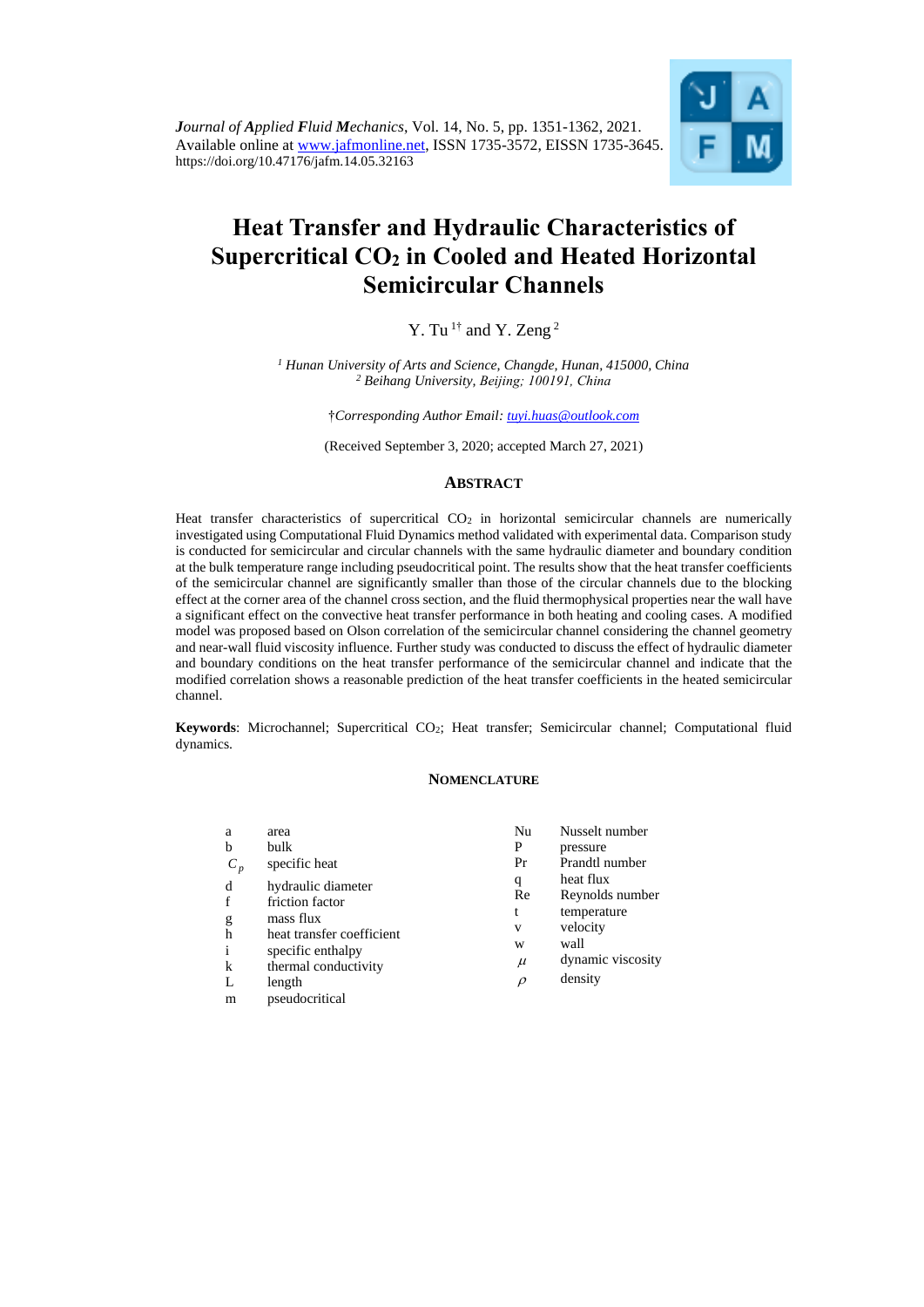# **1. INTRODUCTION**

Carbon dioxide behaves as a supercritical fluid above its critical temperature (304.25 K) and critical pressure (7.39 MPa), in this condition it has unique thermal properties with enhanced heat transfer and flow characteristics (Rao *et al.* [2016\)](#page-11-0). As shown in Fig.1. The large specific heat capacity near the pseudocritical point can greatly improve the capability of supercritical carbon dioxide (SCO2) for heat transfer enhancement. In addition,  $CO<sub>2</sub>$  is a nontoxic, non-flammable, and inexpensive natural refrigerant which has been applied to automobile air conditioners, hot-water supplies, and gas turbine reactors [\(Kim](#page-10-0) *et al.* 2015). PCHE (Print Cycle Heat Exchanger) is categorized as a plate-fin type compact heat exchanger with high robustness for hightemperature, high-pressure applications and high compactness [\(Chen](#page-10-1) *et al.* 2016). It exhibits potential applications in the field of next generation nuclear power, solar thermal power generation, and hydrogen energy. The flow channels of PCHE are produced by chemical etching on flat metal plates with millimeter-level hydraulic diameter, and its main channel cross-section in industrial manufacturing recently is semicircular [\(Kim](#page-10-0) *et al.* [2010\)](#page-10-0)[\(Tsuzuki](#page-11-1) *et al.* 2007). Studying the hydraulic and heat transfer characteristics of SCO2 fluid in semicircular cross section microchannels is of great significance for the design and application of SCO<sub>2</sub> fluid PCHE.

Most of the existing researches on the flow and heat transfer characteristics of supercritical fluid channels focused on circular channels. Empirical correlations were set up based on a series of experimental and numerical studies for various pipe diameters, different fluid types, wide temperature, and Re range, which are summarized by [\(Pitla](#page-11-2) *et al.* 1999) and [\(Cabeza](#page-10-2) *et al.* 2017).

For the heat transfer and flow performance of the semicircular channel, most of the studies are conducted as part of the PCHE. [\(Figley](#page-10-3) *et al.* 2013) and [\(Mylavarapu](#page-10-4) *et al.* 2009) did numerical and experimental studies for circular and semicircular channels with helium as the working fluid. [\(Nikitin](#page-10-5)  *et al.* [2006\)](#page-10-5) studied the heat transfer and pressure drop characteristics of zigzag channels PCHE with semicircular cross section in SCO<sub>2</sub> experimental loop. [\(Meshram](#page-10-6) *et al.* 2016) evaluated the performance of a PCHE with straight and zigzag channels in fully turbulent conditions numerically and found that the channel diameter and the operating Reynolds number play significant roles in the overall heat transfer and pressure drop of hot and cold channels of SCO2. [\(Kruizenga](#page-10-7) *et al.* 2012) performed a comparison between computational fluid dynamics analysis and experimental results for horizontal semicircular channels and found that the heat transfer results were well predicted by FLUENT.

Although several studies on the heat transfer performance of PCHE channels have been reported, little knowledge is available for the difference of the flow and heat transfer characteristics between



**Fig. 1. Thermo-physical properties of CO<sup>2</sup> at 7.5, 8.0, and 9MPa.**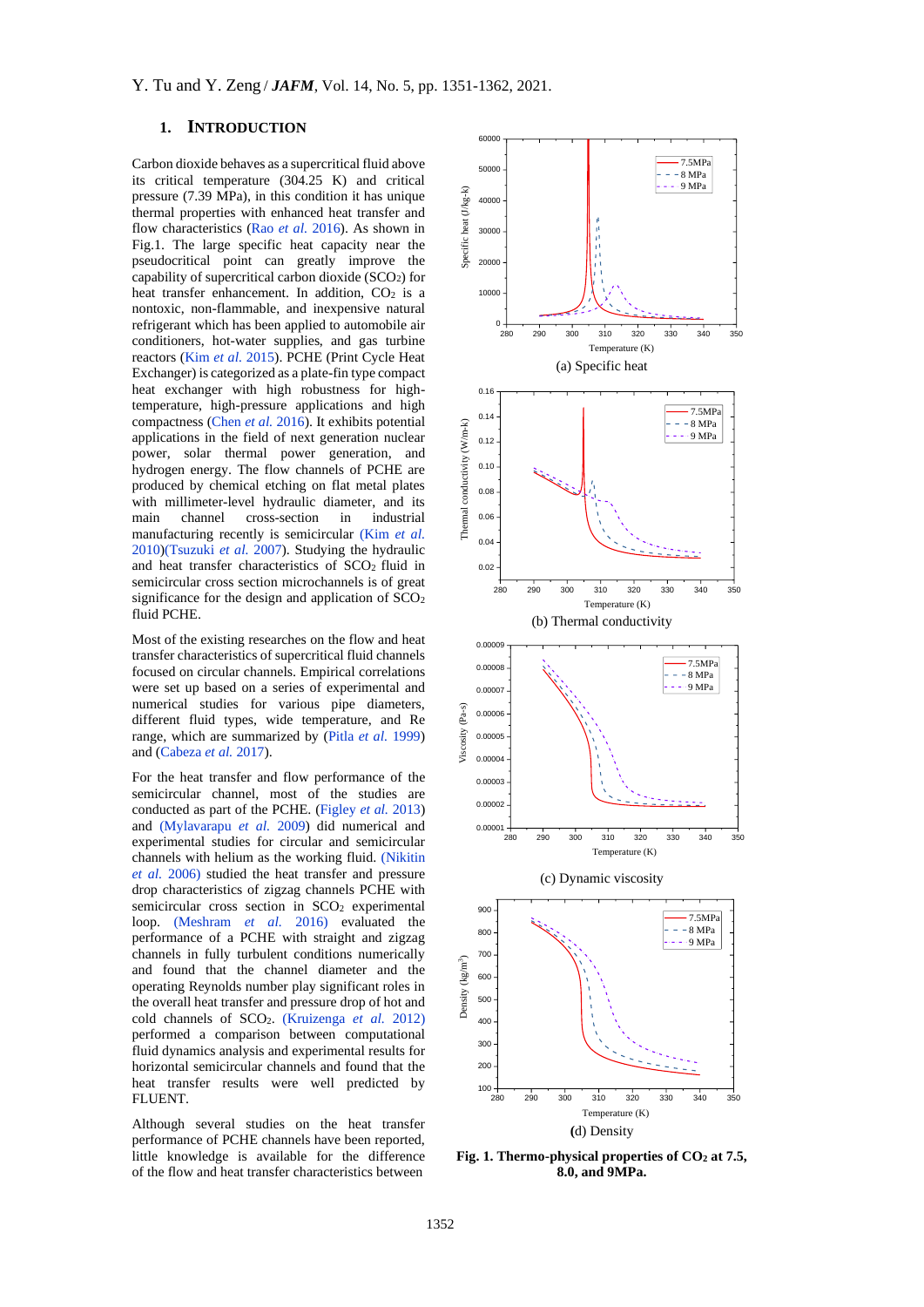circular and semicircular channels, and for telling the applicability of the correlations between circular channels and semicircular channels. There is still lacking of a generalized model to predict the heat transfer coefficients of supercritical CO<sup>2</sup> in semicircular channels. The current work uses supercritical  $CO<sub>2</sub>$  as the fluid medium to study its flow and heat transfer characteristics in the horizontal semicircular channel with CFD method verified by experimental data.

## **2. RESEARCH OBJECT**

The research objects are the circular and semicircular straight channels including diameter 10.922 mm and 6 mm circular pipe for model validation analysis, and diameter 6 mm, 4 mm, 2 mm semicircular tubes for the hydraulic and heat transfer characteristics study. The analyses were carried out at constant mass flow inlet conditions. The inlet mass flow ranges from 200 to  $600 \text{ kg/m}^2$ -s and the bulk temperature ranges from 290 K to 340 K. The pressure outlet is adopted in this analysis with average pressure 7.5MPa, 8 MPa and 9 MPa. The wall surface of the cooling or heating section adopts a constant heat flux ranging from -18  $kW/m^2$  to 18 kW/m<sup>2</sup>.

# **3. MODEL VALIDATION**

#### **3.1 Validation model description**

In this paper, the experimental models of Dang [\(Dang and](#page-10-8) Hihara 2004) and Olson [\(Douglas and](#page-10-9)  [Olson](#page-10-9) 1998) are used as the validation models of circular channel for cooling and heating process. The experimental model of Li (Li *et al.* [2016\)](#page-10-10) is used as the validation model of the semicircular channel for cooling and heating process.

#### **3.2 Numerical method and model setup**

ANSYS FLUENT 2019 R2, the commercially available CFD software, was employed in this numerical analysis. SST k-omega model is opted for modeling turbulence. Although k-omega model has higher accuracy as the wall function is not used in this modelling, it also leads to the difficulty of convergence and sensitivity to initial conditions, especially for  $SCO<sub>2</sub>$  fluid, the thermophysical properties of which change dramatically, making the model convergence more difficult. On the contrary, the k-epsilon model based on the wall function can improve the convergence and mesh requirements, but it will sacrifice the simulation accuracy. The SST model combines the advantages of the k-omega and k-epsilon models using blending functions, in which the k-omega model is activated in the near-wall region, and the kepsilon model is used in the region far from the wall.

This model has been verified and applied in the numerical simulation of supercritical  $CO<sub>2</sub>$  channel internal flow in (Li *et al.* [2011\)](#page-10-10) and [\(Lee and](#page-10-11) Kim [2013\)](#page-10-11). NIST Real Gas model was used to get the properties of CO2. Pressure-based coupled algorithm was chosen for the pressure-velocity coupling method. When the iterative residuals of the governing equations are less than 10-5 and the monitoring values of the area-weighted average temperature at the outlet are stable, the numerical simulation is considered converged.

## **3.3 Mesh independency**

Structured meshes of the analysis domains are generated using ANSYS ICEM 18.1 as shown in Fig.2. Mesh sizes of 191232, 411846, and 587142 are used to check mesh independency. Table 1 shows the mean deviation of heat convection coefficient of all calculated points in Fig. 3, the relative error of the prediction data between case 2 and case 3 is quite small. Considering the computational cost and time, the number of 400,000 meshes are used as the baseline for the rest of the studies and the Near-wall Y+ of the study cases are controlled close to 1.



**Fig. 2. Mesh models of cross section.**

**Table 1 Mesh independency study.**

| Cases             | Number<br>of cells | Near-wall<br>Y+ | Mean<br>deviation<br>from case 3 |
|-------------------|--------------------|-----------------|----------------------------------|
| Case1             | 191232             | 1.7174343       | 2.43%                            |
| Case <sub>2</sub> | 411846             | 1.1045907       | 0.45%                            |
| Case <sub>3</sub> | 587142             | 0.90082807      | $0\%$                            |



**Fig. 3. Comparison of calculated heat transfer coefficient with different meshes.**

#### **3.4 Verification with experimental data**

To verify the accuracy of the numerical simulation, the results of the numerical simulation are compared with the experimental data in [\(Dang and](#page-10-8) Hihara [2004\)](#page-10-8) for the cooling process and with the experimental data in [\(Douglas and Olson](#page-10-9) 1998) for the heating process. The simulation model and boundary conditions are consistent with the experiment shown in Fig.3 and Fig.4. In this paper,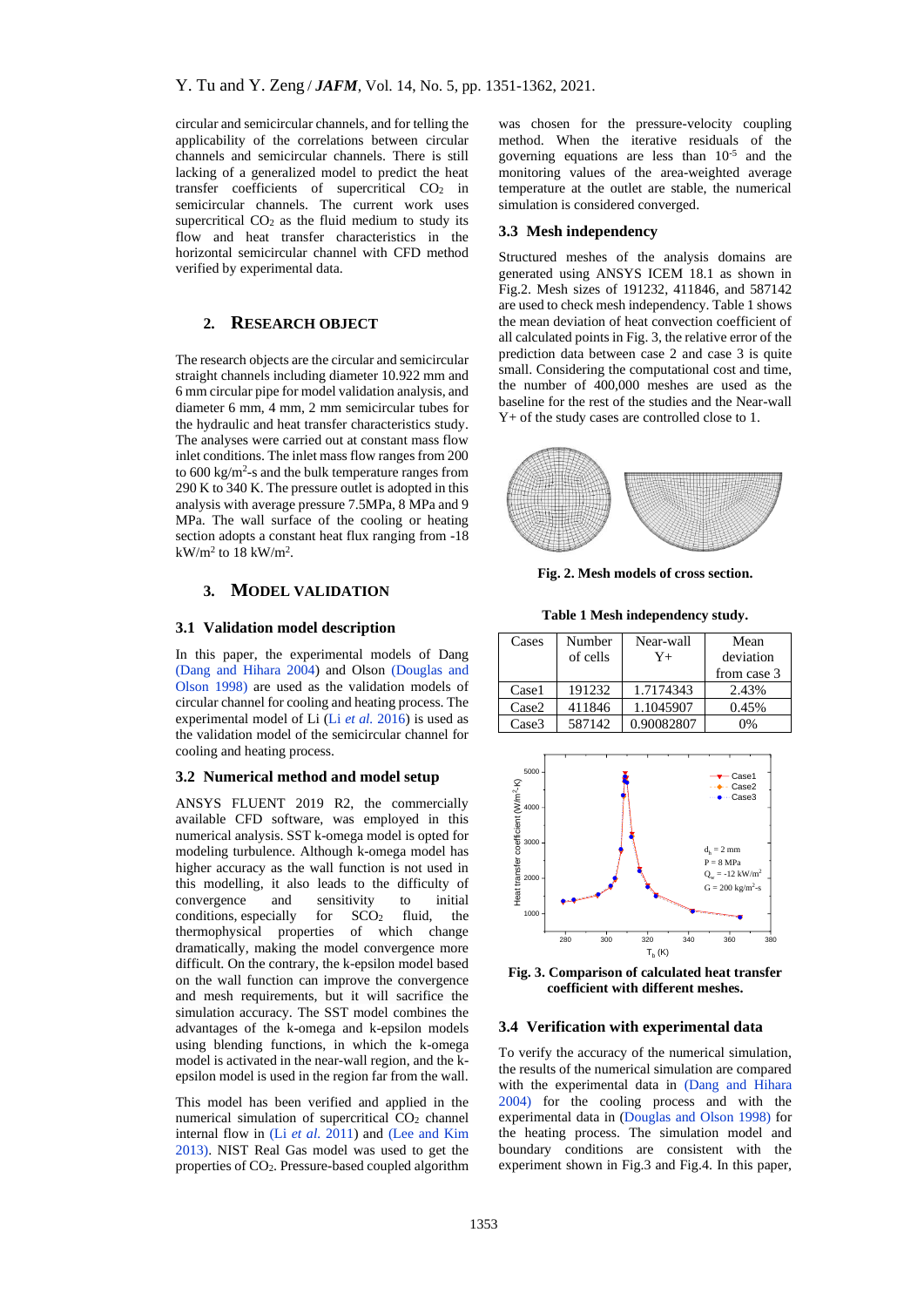the heat transfer coefficients of the CFD data are calculated by Eq. (1).

$$
h = \frac{Q_w}{T_w - T_b} \tag{1}
$$



**Fig. 4. Comparison between CFD results and experimental data of the circular channel.**

Figure 4 (a) shows the comparison between the numerical analysis and experimental results of the circular channel for cooling process. The CFD data and experimental data maintain a good consistency when the bulk temperature is far away from the pseudocritical point. When  $T_b$  nears the critical point, the deviation increases. For the maximum point, the corresponding  $T<sub>b</sub>$  of CFD result is 0.6 K larger than the experimental data, and the maximum heat transfer coefficient value of CFD data is also 3% larger than the experimental result. Figure 4 (b) shows the comparison between the numerical analysis and experimental results of the circular channel for the heating process. In Fig.4 (b), the heat transfer coefficients are expressed as a function of mass flux, and the inlet temperature (274 K) is very low, which makes  $T_b$  obviously far away from the  $T_m$ under the working pressure 13.1 MPa. This is not a comparison result with a wide  $T<sub>b</sub>$  coverage, especially not covering the case near the pseudocritical point, however it covers multiple mass flux data points. As shown in Fig. 4, the relative error of the heat transfer coefficient value between experimental and CFD data is less than 10%.

Figures 5(a) and (b) show the comparison between the numerical analysis and experimental results of the semicircular channel in the cooling and heating cases with the  $T<sub>b</sub>$  covering the pseudocritical point. The comparison results show that CFD data and experimental data maintain a good consistency in the heat transfer coefficient changing trend, and the maximum relative errors of the heat transfer coefficients in both cooling and heating cases are less than 20%.



**Fig. 5. Comparison between CFD results and experimental data of semicircular channel.**

#### **4. RESULTS AND ANALYSIS**

#### **4.1 Correlation for prediction of heat transfer coefficient**

Most of the supercritical and pseudocritical heat transfer researchers have investigated the accuracy of established heat transfer correlations of circular pipe for cooling and heating process. Table 2 summarizes several widely used correlations to predict the in-tube supercritical CO2 heat transfer performance.

Gnielinski correlation [\(Gnielinski](#page-10-12) 1976) is widely used to predict single-phase fluids where the thermophysical properties are either constant or weakly varying. The Petukhov correlation [\(Petukhov](#page-11-3) [1970\)](#page-11-3) was developed for determining the fluid Nusselt number with accounting for the variations of the viscosity, thermal conductivity, and specific heat. The Jackson correlation [\(Jackson and](#page-10-13) Hall 1979)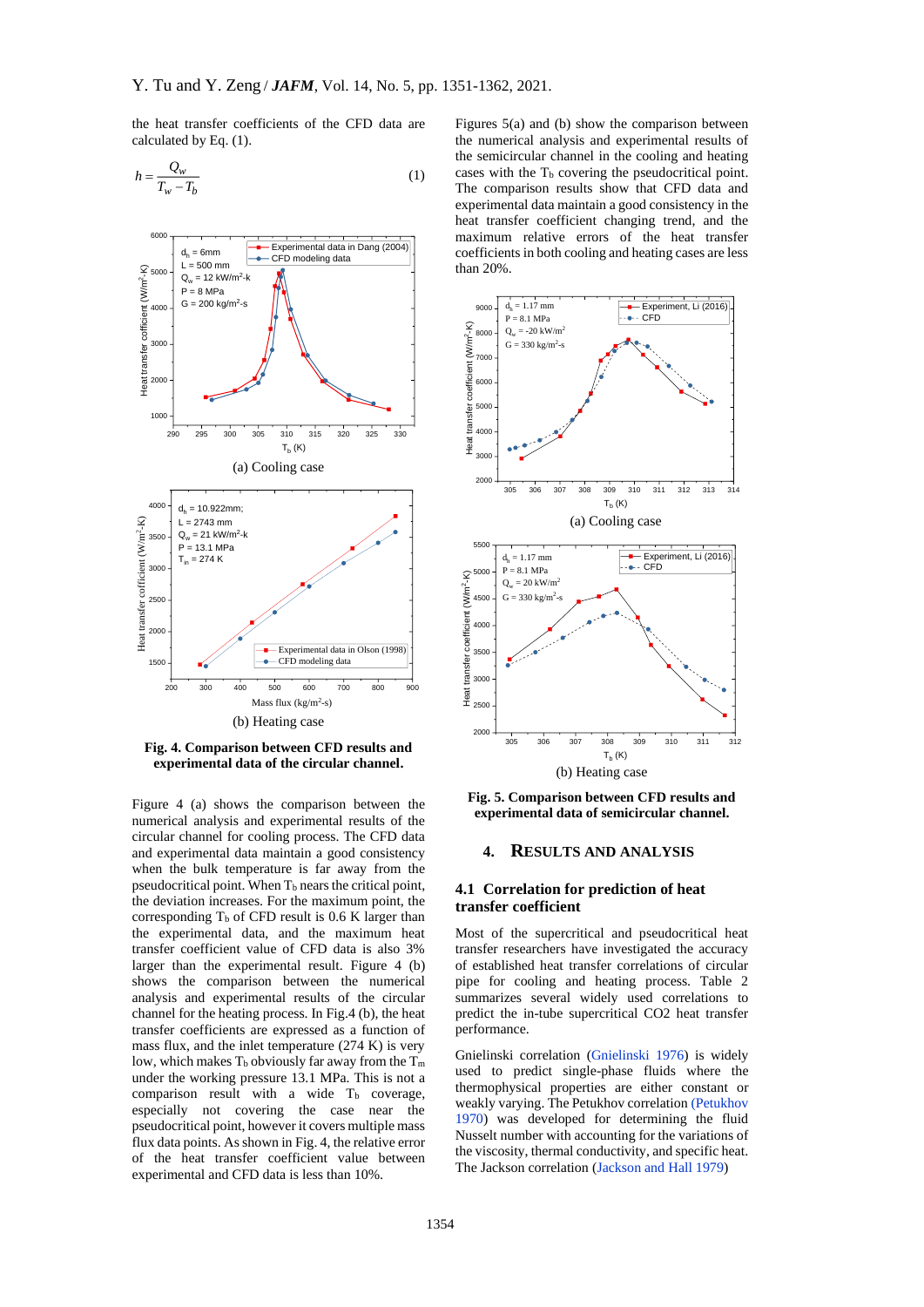| Author/year         | Correlations                                                                                                            | Relevant factors                                                                                                    |
|---------------------|-------------------------------------------------------------------------------------------------------------------------|---------------------------------------------------------------------------------------------------------------------|
| Gnielinski,<br>1976 | Nu = $\frac{(f/8)(Re_b - 1000)Pr_b}{\sqrt{2}} [1 + (\frac{d}{L})^{2/3}]$                                                | $f = [1.82 \log_{10}(Re_b) - 1.64]^{-2}$                                                                            |
|                     | $1.07 + 12.7\sqrt{\frac{f}{g}}(Pr_{b}^{\frac{2}{3}} - 1)$                                                               |                                                                                                                     |
| Petukhov,<br>1961   | $Nu_b = Nu_{ob}(\frac{\mu_b}{\mu_w})^{0.11}(\frac{k_b}{k_w})^{-0.33}(\frac{C_p}{C_{nb}})^{0.35}$                        | $\overline{C_P} = \frac{i_b - i_w}{T_c - T}$                                                                        |
|                     |                                                                                                                         |                                                                                                                     |
|                     |                                                                                                                         | Nu <sub>ob</sub> = $\frac{(f / 8)Re_b Pr_b}{1.07 + 12.7 \sqrt{\frac{f}{8}} (Pr_b^3 - 1)}$                           |
|                     |                                                                                                                         | $f = [0.79(Reb) - 1.64]^{-2}$                                                                                       |
| Jackson,<br>1979    | $Nu = 0.0183 \text{Re}_b^{0.82} \text{Pr}_b^{0.5} (\frac{\rho_w}{\rho_b})^{0.3} (\frac{\text{C}_{P}}{\text{C}_{pb}})^n$ | $T_b < T_w < T_m$ or $1.2T_m < T_b < T_w$ : n=0.4                                                                   |
|                     |                                                                                                                         | $T_b < T_m < T_w$ : $n = 0.4 + 0.2(\frac{1_w}{T} - 1)$                                                              |
|                     |                                                                                                                         | $T_m < T_b < 1.2T_m$ , and $T_b < T_w$ :                                                                            |
|                     |                                                                                                                         | $n = 0.4 + 0.2 \left( \frac{T_w}{T_m} - 1 \right) [1 - 5 \left( \frac{T_b}{T_m} - 1 \right)]$                       |
| Olson, 1998         | Nu = Nu <sub>PG</sub> $(\frac{\rho_w}{\rho_h})^{0.3}(\frac{C_P}{C_{nh}})^n$                                             | $\overline{C_P} = \frac{i_b - i_w}{T_b - T_w}$                                                                      |
|                     |                                                                                                                         | $\frac{T_w}{T_w}$ < 1, or $\frac{T_b}{T} \ge 1.2$ : n = 0.4                                                         |
|                     |                                                                                                                         | $T_h / T_m < l \le T_w / T_m$ :                                                                                     |
|                     |                                                                                                                         | $n = 0.4 + 0.18(\frac{1_{\rm w}}{T} - 1)$                                                                           |
|                     |                                                                                                                         | $\frac{T_w}{T_{\text{nc}}} \ge 1$ , or $1 < \frac{T_b}{T_{\text{nc}}} < 1.2$ :                                      |
|                     |                                                                                                                         | $n = 0.4 + 0.18 \left( \frac{T_w}{T} - 1 \right) [1 - 5 \left( \frac{T_b}{T} - 1 \right)]$                          |
|                     |                                                                                                                         | Nu <sub>PG</sub> = $\frac{(f/2)(Re_b - 1000)Pr_b}{1 + 12.7\sqrt{\frac{f}{2}}(Pr_b^3 - 1)}[1 + (\frac{d}{L})^{2/3}]$ |
|                     |                                                                                                                         |                                                                                                                     |
|                     |                                                                                                                         | $\frac{1}{\sqrt{f}} = \log_{10}\left(\text{Re}\sqrt{f}\right) - 0.4$                                                |

**Table 2 Correlations of in-tube supercritical CO<sup>2</sup> used in comparisons to computational data.**

used the density ratios between the wall and bulk conditions and a heat capacity ratio to account for the rapid variations in density and heat capacity when  $T<sub>b</sub>$ and  $T_w$  are near the pseudocritical point, especially in conditions of large heat fluxes. The Jackson correlation has been studied by [\(Ghajar and](#page-10-14) Asadi [1986\)](#page-10-14) and concluded as the most accurate one to predict the heat transfer coefficient in the supercritical region. The Olson correlation (Douglas [and Olson](#page-10-9) 1998) used the Gnielinski correlation as the basis for the modified method similar to Jackson correlation, and this correlation was verified with heat transfer experiment data of turbulent SCO<sub>2</sub> in heated horizontal tubes.

## **4.2 Comparison of correlation prediction and CFD data for circular channel**

Figure 6 shows comparisons between the prediction models and the CFD data of a 6mm hydraulic diameter circular channel at a  $Q_w$  of -12 kW/m<sup>2</sup>, G of 200 kg/m<sup>2</sup> -s and outlet pressure of 8 MPa for the cooling process. As shown in Fig.  $6(a)$ , the maximum value of Gnielinski correlation occurs at the point  $T_b = T_m$ .

The maximum value of CFD prediction appears at the position where  $T_b$  is slightly larger than  $T_m$ . It is because that the thermosphysical properties of the fluids near the channel wall, which are determined by the local wall temperature,  $T_w$ , are not being considered in Gnielinski correlation. The fluid properties near the wall also significantly affect the heat transfer performance in addition to the fluid properties of the core region. As  $T_w < T_b$  for the cooling case, the maximum values of the specific heat capacity and thermal conductivity of the fluid near the wall will occur at the position of  $T_b$  slightly larger than  $T_m$ , which makes the maximum heat transfer coefficient occurs at the point where  $T_b > T_m$ . Olson and Jackson correlations both consider the influence of the near-wall fluid thermophysical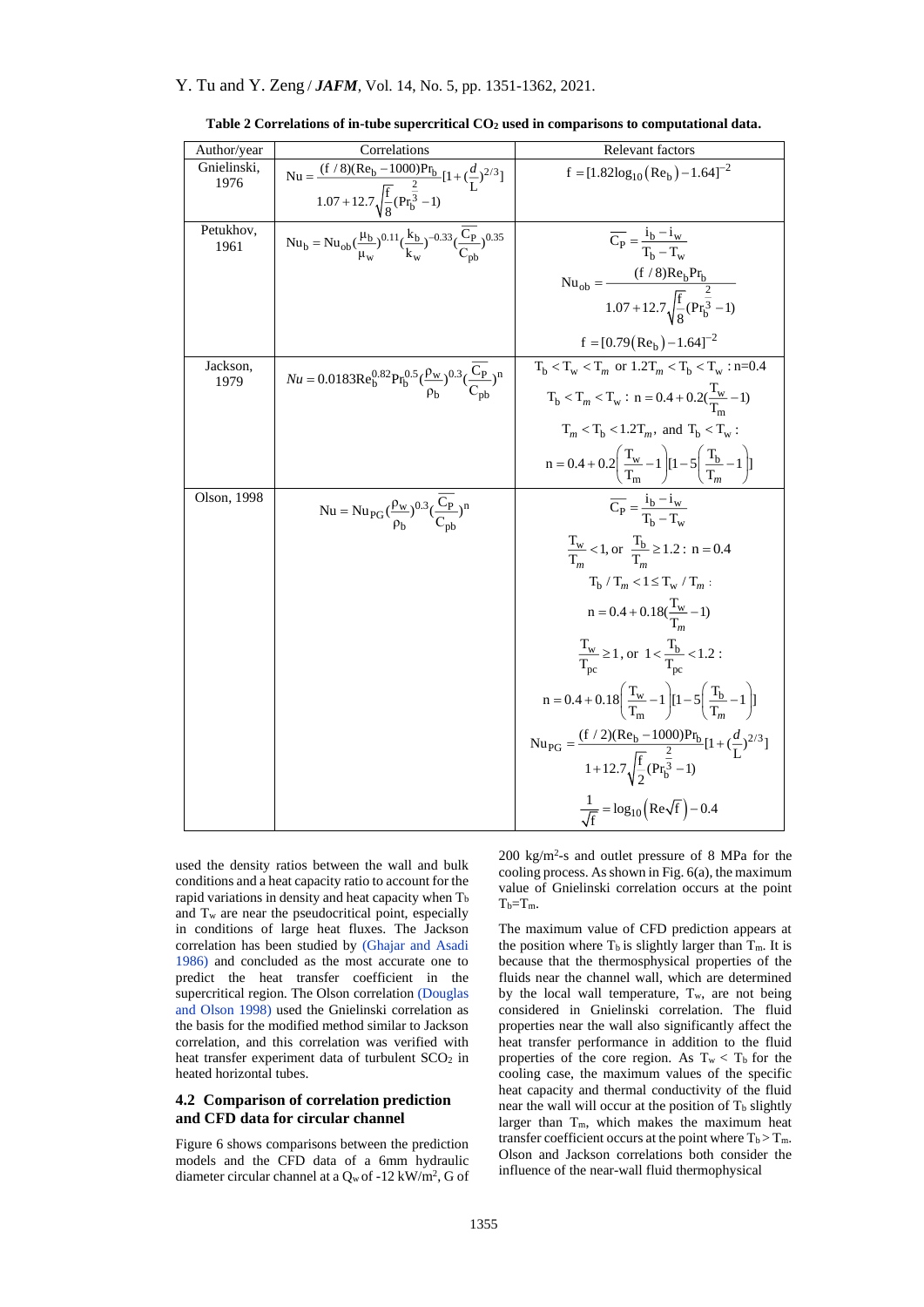

**Fig. 6. Comparison between prediction models and CFD data for cooling process.**

parameters on the heat transfer intensity and give a more reasonable prediction. When  $T_b$  gets far away from Tm, the influence of fluid temperature on the thermophysical parameters gradually weakens, and the relative deviation of the prediction results among the correlations are also gradually decreases. As for the pressure drops shown in Fig. 6(b), Filonenko equation provides well predictions of the CFD data under this cooling process.

Figure 7 shows comparisons between the prediction models and the CFD data of a 6 mm hydraulic diameter circular channel at a  $Q_w$  of 12 kW/m<sup>2</sup>, G of 200 kg/m<sup>2</sup> -s and outlet pressure of 8 MPa for the heating process. As shown in Fig.7(a), significant prediction errors of the Gnielinski correlation happen near the pseudocritical point. This means that the near-wall thermophysical properties of the SCO<sub>2</sub> fluid have a greater effect on its convective heat transfer performance under heating conditions. As for the heating cases,  $T_w > T_b$ , the dynamic viscosity and fluid density near the wall are less than the corresponding core region parameters. While the changes of the thermal conductivity and specific heat capacity of the near-wall fluid depend on the relationship among  $T_w$ ,  $T_b$ , and  $T_m$ . As a result, the correlation should be a piecewise function based on the relationship among  $T_w$ ,  $T_b$ , and  $T_m$  and include the modification of the near-wall parameter. Figure 7 (a) shows that Olson and Jackson correlation with this correction method has higher accuracy. As to the pressure drop, the Filonenko equation gives well

predictions as  $T_b < T_m$ , and when  $T_b > T_m$ , there is about 10% error between Filonenko equation and the CFD data for this heating process.

According to the analysis in this section, Olson correlation has a more reasonable prediction for the heat transfer coefficients of  $SCO<sub>2</sub>$  in this 6 mm circular channel compared to the other three correlations for both cooling and heating process. For pressure drop, the Filonenko correlation shows a well applicability for both in-tube cooling and heating cases.



(a) Heat transfer coefficient



**Fig. 7. Comparison between prediction models and CFD data for heating process.**

## **4.3 Comparison of circular and semicircular channels**

Figure 8 shows a comparison between the circular channel and the semicircular channel of 6 mm hydraulic diameter for the cooling process at a  $Q_w$  of  $\pm 12$  kW/m<sup>2</sup>, G of 200 kg/m<sup>2</sup>-s and outlet pressure of 8 MPa. As shown in Fig. 8(a), the heat transfer coefficients of the semicircular channel are relatively smaller than those of the circular channel but not significant for the cooling process. While for the heating process, as Fig. 8(b) shown, the heat transfer coefficients of the semicircular channel are significantly smaller than those of the circular channel. This means that the cross-sectional shape of the channel has a significant effect on the heat transfer coefficient even at the same hydraulic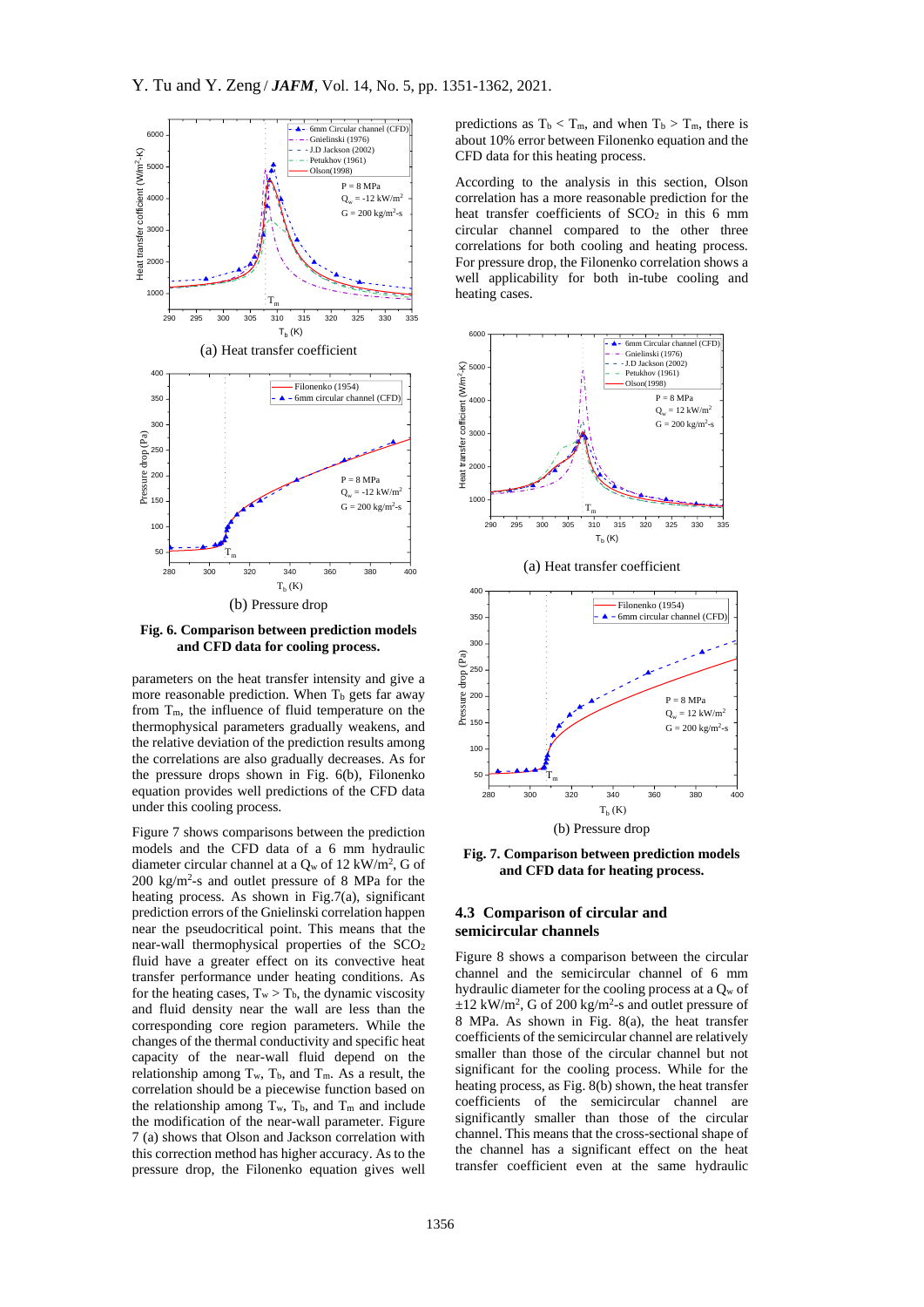diameter and boundary condition for the heated channel.

Figure 9 shows the fluid velocity plots of the crosssection for both circular and semicircular channels. The figure shows that the corner area of the semicircular channel has an obvious blocking effect on the nearby fluid. As a result, the velocity of the fluid around the corner area decreases and the local heat transfer is weakened, which makes the heat transfer intensity in the corner region significantly weaker than that in the non-corner region. This is the reason that the average heat transfer coefficient of the semicircular channel is lower than that of the circular channel. Therefore, the empirical formula based on circular channel needs to be modified so that it can be used to predict the heat transfer characteristics of the semicircular channel.



**Fig. 8. Comparison between circular and semicircular.**



**Fig. 9. Fluid velocity contour plot of channel cross section.**

## **4.4 Comparison of correlation prediction and CFD data for semicircular channel**

Figure 10 shows a comparison between the prediction models and the CFD data for a 6 mm hydraulic diameter semicircular channel at  $O_w$  of  $\pm 12$  $kW/m^2$ , G of kg/m<sup>2</sup>-s and outlet pressure of 8 MPa for cooling and heating process. As shown in Fig. 10(a), all of these models show relatively reasonable predictions of the CFD data as  $T<sub>b</sub>$  is much higher or lower than  $T_m$  in both cooling and heating cases. Whereas as the  $T_b$  nears the  $T_m$ , Olson and Jackson correlations show relatively well prediction of the CFD data for the cooling process. In addition, the predictions of the Olson correlation are relatively closer to the CFD data for the cooling process.

However, for the heating process, none of these correlations gives a reasonable prediction of the heat transfer coefficients of the semicircular channel when  $T_b$  nears the  $T_m$  as shown in Fig. 10 (b). Whereas when  $T_b$  is much larger or lower than  $T_m$ , these four correlations can provide relative reasonable predictions, for the reason being in these conditions the CO<sup>2</sup> fluid thermal physical properties are weakly varying.



**Fig. 10. Comparison of the prediction models and the CFD data of semicircular channel.**

### **4.5 Modified prediction correlation of heated semicircular channel**

It can be seen from Sections 4.3 and 4.4, for the heating process, even if the hydraulic diameter is the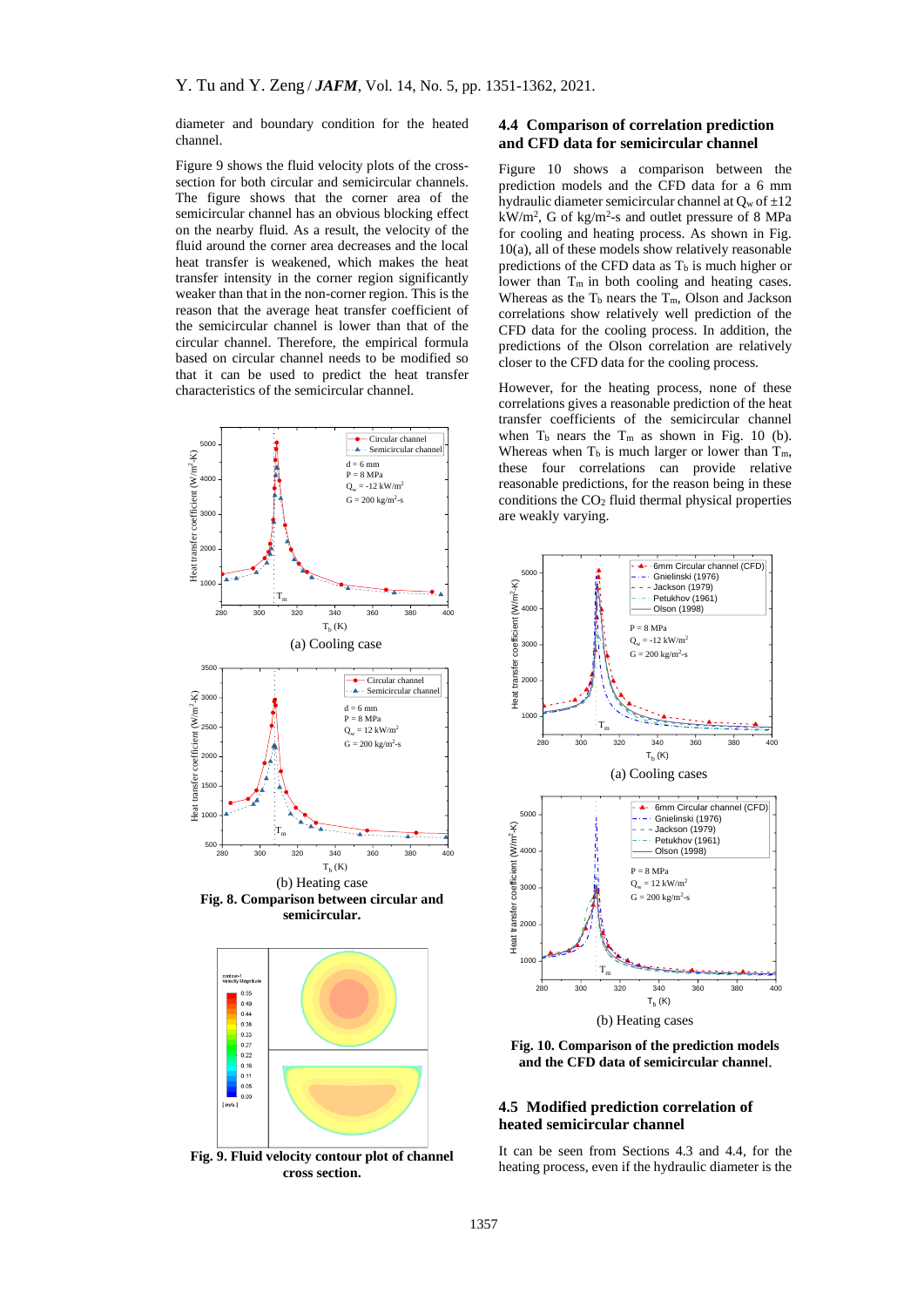same, the heat transfer coefficient of the semicircular channel is significantly smaller than that of the circular channel, and the prediction correlation of the circular channel is not applicable any more. It means that using hydraulic diameter as the length scale to define dimensionless parameters cannot ensure the similarity between the circular and semicircular channels. Geometry based modifications need to be taken into account in the formula. The viscosity of the fluid also has a significant influence on the local heat transfer performance, especially at the conner area. Therefore, a correction term  $\mu_w/\mu_b$  should also be added into the correlation to modify the influence of the viscosity of the fluid.

Modified model was proposed with correction terms for the viscosity and geometric parameters based on Olson correlation to predict the heat transfer coefficient for the heating process of the semicircular channels in this study as shown in the following Eq. (2) to Eq. (6).

$$
\text{Re}\frac{1}{\sqrt{A}} = \rho v \sqrt{A} / \mu \tag{2}
$$

Then  $\text{Re}\sqrt{A}$  is used to calculate the friction factor

$$
f_{\sqrt{A}}:
$$
  

$$
\frac{1}{\sqrt{f_{\sqrt{A}}}} = \log_{10} \left( \text{Re}_{\sqrt{A}} \sqrt{f_{\sqrt{A}}} \right) - 0.4
$$
 (3)

$$
Nu_{semi} = Nu_{PG} \frac{0.9d}{\sqrt{A}} \left(\frac{\rho_w}{\rho_b}\right)^{0.3} \frac{\overline{C_P}}{C_{pb}})^n \left(\frac{\mu_w}{\mu_b}\right)^{0.07} \tag{4}
$$

$$
h = Nu_{semi} * k / \sqrt{A}
$$
 (5)

Where  $C_{P}$  and the constant n were calculated as Table 2 shown. And  $Nu_{PG}$  was calculated as in [Douglas and Olson](#page-10-9) 1998 using  $\text{Re}\sqrt{A}$  and  $f\sqrt{A}$  as Eq. (6):

$$
Nu_{PG} = \frac{(f_{\sqrt{A}}/2)(Re_{\sqrt{A}} - 1000)Pr_{b}}{1 + 12.7\sqrt{\frac{f_{\sqrt{A}}}{2}}(Pr_{b}^{\frac{2}{3}} - 1)}[1 + (\frac{d}{L})^{2/3}] (6)
$$

The following analysis will study the heat transfer characteristics and the applicability of this modified model for the heated semicircular channel of SCO<sup>2</sup> in different hydraulic diameters, mass flux, heat flux and operating pressure conditions.

## **4.6 Effect of boundary condition and verification of the modified correlation model**

(1) Effect of hydraulic diameter

Figure 11 shows the effect of hydraulic diameter on heat transfer coefficients at P = 8 MPa,  $Q_w = \pm 12$  $kW/m^2$  and G = 200 kg/m<sup>2</sup>-s. The heat transfer coefficient increases with the decrease of the channel hydraulic diameter for both cooling and heating

process. However, the influence of the pipe diameter on the heat transfer coefficients is not significant for both heating and cooling conditions.



**Fig. 11. Effect of hydraulic diameter on heat transfer coefficient.**

Figures 12(a), (b) and (c) show comparisons of Olson correlation, modified model and the CFD data at  $P =$ 8 MPa,  $G = 200 \text{ kg/m}^2$ -s,  $Q_w = 12 \text{ kW/m}^2$  for various channel hydraulic diameters  $(d = 2, 4$  and 6 mm). The comparison results show that the modified model has better prediction results than the Olson correlation for semicircular channels with the three diameter sizes, especially when  $T_b$  is near  $T_m$ .

#### (2) Effect of heat flux  $Q_w$

Figure 13 shows the effect of  $Q_w$  on the heat transfer coefficients of a 2 mm diameter semicircular channel at P = 8 MPa, G = 400 kg/m<sup>2</sup>-s for various  $Q_w$  (6, 12 and 18 kW/m<sup>2</sup> ). As shown in Fig.13, the heat transfer coefficients decrease significantly with the increase of the wall heat flux when  $T_b$  nears  $T_m$ . When  $T_b$  is much larger or much smaller than  $T_m$ , the impact of  $Q_w$  on the heat transfer coefficient becomes very weak. Such results can be understood by accounting for the relatively slow changes in the  $CO<sub>2</sub>$  thermophysical properties when the value of  $T<sub>b</sub>$  is much larger or much smaller than Tm.

Figures 14(a), (b) and (c) provide comparisons of the modified Olson model prediction results with CFD data under three different heat fluxes 6, 12, and 18 kW/m<sup>2</sup> . It can be seen from the comparisons that the modified model gives a reasonable prediction of heat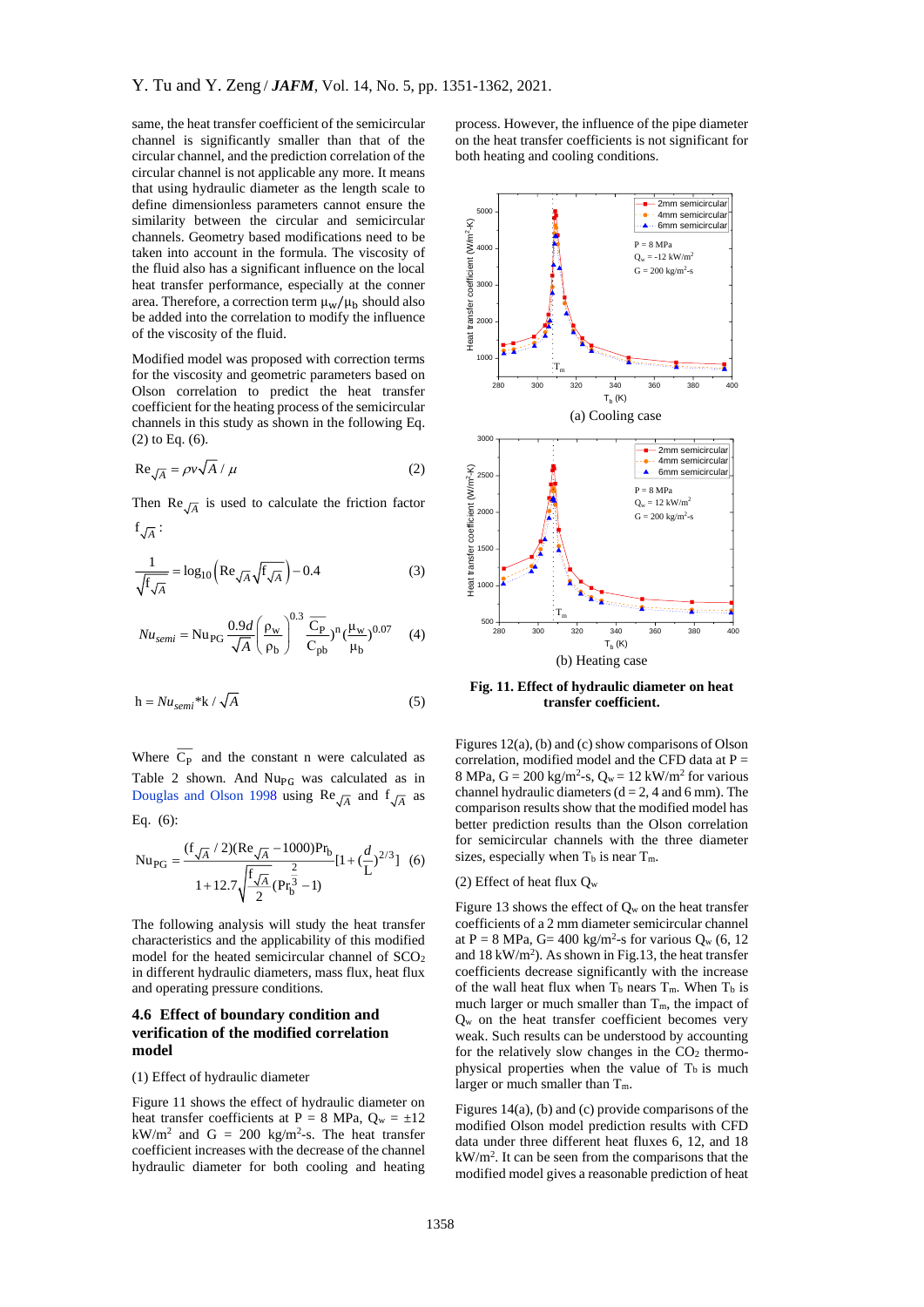transfer coefficients from CFD model under various heat flux values.



**Fig. 12. Verification of the modified correlation for heating process at different d.**



**Fig. 13. Effect of heat flux on heat transfer coefficient in heating case.**



**Fig. 14. Verification of the modified correlation at different Qw.**

#### (3) Effect of mass flux G

Figure 15 shows the effect of mass flux on the heat transfer coefficients of the 2 mm hydraulic diameter semicircular channel at  $P = 8 \text{ MPa}$ ,  $Q_w = 12 \text{ kW/m}^2$ and  $G = 200$ , 400 and 600 kg/m<sup>2</sup>-s. As this figure shown, the heat transfer coefficient increases as the increasing of mass flux. Because the increased G causes the increase of mass average velocity of the  $CO<sub>2</sub>$  fluid, which will also lead to an increase in the fluid Re.

As the inlet mass flux significantly impacts the heat transfer coefficient of the in-tube SCO<sub>2</sub> fluid, comparisons of the modified Olson correlation and CFD results were conducted with different mass fluxes including 200, 400, and 600 kg/m<sup>2</sup>-s. As 200 and  $400 \text{ kg/m}^2$ -s cases have already shown in the Fig.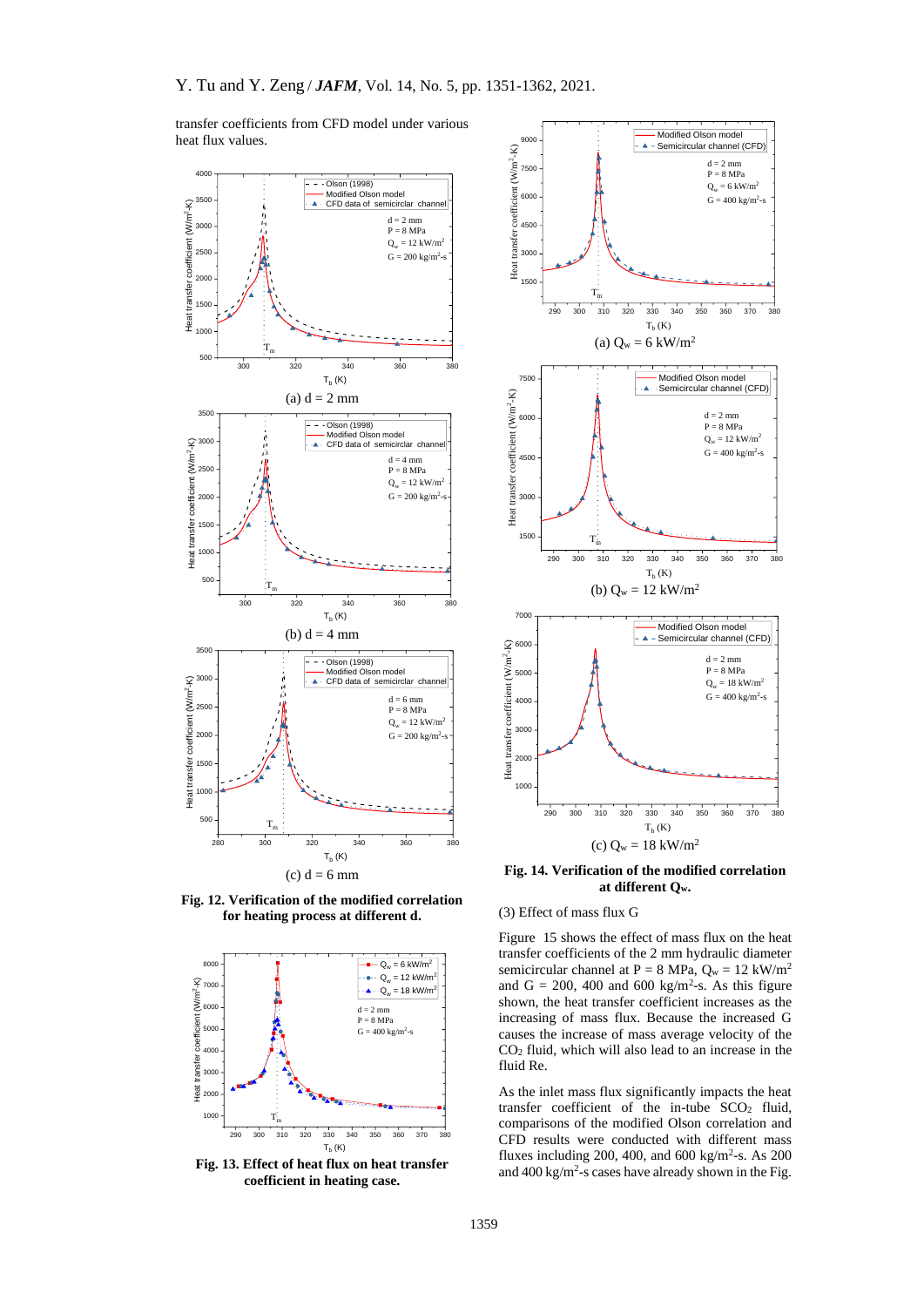12 and Fig. 14. The Fig. 16 only provides the case of  $600 \text{ kg/m}^2$ -s. It can be seen from all these figures that the modified correlation can provide well prediction of the heat transfer coefficients of  $SCO<sub>2</sub>$  in the heated semicircular channel with different mass flux ranging.



**Fig. 15. Effect of G on the heat transfer coefficient in heating case.**



**Fig. 16. Verification of the modified correlation** at  $G = 600 \text{ kg/m}^2\text{-s}.$ 

(4) Effect of working pressure

Figure 17 shows the heat transfer coefficients for  $d =$ 2 mm,  $G = 200 \text{ kg/m}^2$ -s,  $Q_w = 12 \text{ kW/m}^2$  and different outlet pressure ( $P = 7.5$ , 8, and 9 MPa). As shown in this figure, the maximum heat transfer coefficient occurs approximately, where  $T_b = T_m$ . When  $T_b$  is near Tm, the heat transfer coefficient strongly depends on P. As P increased from 7.5 MPa to 9 MPa, the maximum heat transfer coefficient decreased from  $8277$  W/m<sup>2</sup>-k to 4780 W/m<sup>2</sup>-k. However, when  $T_b$  is far away from  $T_m$ , the heat transfer coefficients tend to be equal and show the independence of P. This is because when  $T_b$  is far away from  $T_m$ , the thermal properties of  $SCO<sub>2</sub>$  are little affected by the changing of pressure as Fig. 1 shown.

As the operating pressure significantly impacts the heat transfer coefficient of the in-tube SCO<sub>2</sub> fluid near the pseudocritical point, comparisons of the modified Olson correlation and CFD results were conducted in different outlet pressure 7.5, 8 and 9 MPa. As can be seen from Fig. 18 (8 MPa case has already been provided in Fig. 12), the modified correlation model gives a reasonable prediction of the heat transfer coefficients of SCO<sub>2</sub> in the heated semicircular channel with different operating pressure ranging.



**Fig. 17. Effect of operating pressure on heat transfer coefficient in heating case.**



**Fig. 18. Verification of the modified correlation at different P.**

#### **5. CONCLUSION**

Comparative study of heat transfer of SCO<sub>2</sub> in horizontal circular and semicircular channels for both cooling and heating process was investigated based on experimentally verified CFD models. CFD results were compared with several existing correlations, and a modification based on Olson correlation was proposed to predict the heat transfer coefficients of the semicircular channel for the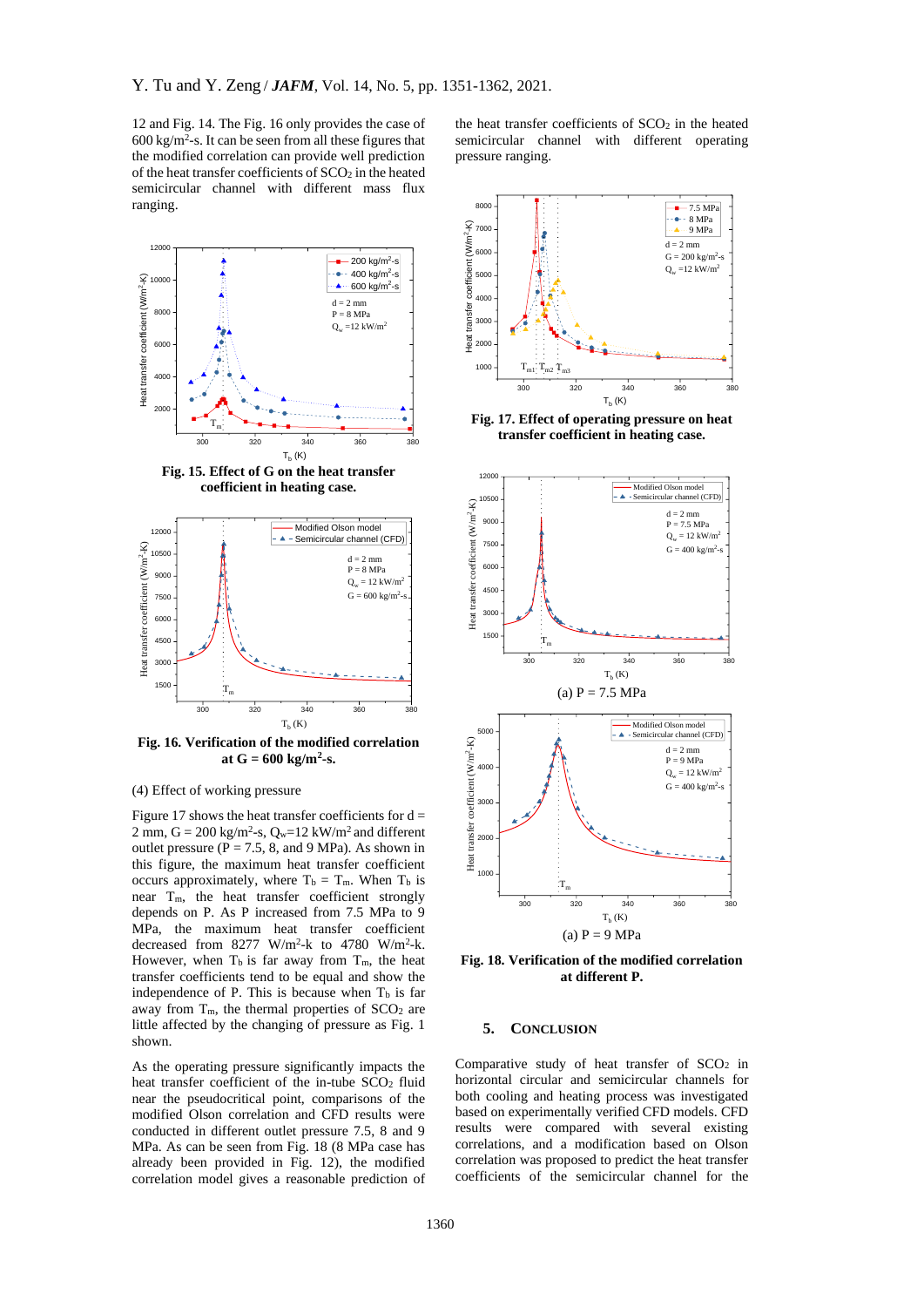heating process. The main conclusions of this study are summarized as follows:

For the cooling process, the heat transfer coefficients of semicircular channel are slightly smaller than those of the circular channel under the same boundary and hydraulic diameter, but the deviation is not significant. Olson correlation provides good predictability for both circular and semicircular channels.

For the heating process, the heat transfer coefficient of SCO<sup>2</sup> in the semicircular channel is significantly smaller than that of the circular channel. Olson correlation still has well prediction for the circular channel for heating process. As for the semicircular channel, the predicted value of this correlation has a significant deviation.

A modified model was proposed based on the Olson correlation to predict the heat transfer coefficient of SCO<sub>2</sub> in the semicircular channel for heating process. This modified correlation is verified with the CFD data in different channel hydraulic diameter, heat flux, mass flux, and operating pressure, the comparison results show that the modified model can well predict the heat transfer coefficient of  $SCO<sub>2</sub>$  in the semicircular channel.

#### **ACKNOWLEDGEMENTS**

This project is supported by the Fund of Natural Science Project of Hunan Province, China, with the item number 2020JJ5393.

Education Department of Hunan Province, China, with the item number 18C0735.

## **REFERENCES**

- <span id="page-10-2"></span>Cabeza, L. F., A. de Gracia, A. I. Fernández and M. M. Farid (2017). Supercritical CO2 as heat transfer fluid: A review. *Applied Thermal Engineering* 125, 799–810.
- <span id="page-10-1"></span>Chen, M., X. Sun, R. N. Christensen, S. Shi, I. Skavdahl, V. Utgikar and P. Sabharwall (2016). Experimental and numerical study of a printed circuit heat exchanger. *Annals of Nuclear Energy* 97, 221–231.
- <span id="page-10-8"></span>Dang, C. and E. Hihara (2004). In-tube cooling heat transfer of supercritical carbon dioxide. Part 2. Comparison of numerical calculation with different turbulence models. *International Journal of Refrigeration* 27(7 SPEC. ISS.), 748–760.
- <span id="page-10-9"></span>Douglas, A. and D. A. Olson, (1998). *Heat Transfer in Turbulent Supercritical Carbon Dioxide Flowing in a Heated Horizontal Tube* . *NISTIR 6234*.
- <span id="page-10-3"></span>Figley, J., X. Sun, S. K. Mylavarapu and B. Hajek (2013). Numerical study on thermal hydraulic performance of a Printed Circuit Heat Exchanger. *Progress in Nuclear Energy* 68, 89– 96.
- <span id="page-10-14"></span>Ghajar, A. J. and A. Asadi (1986). Improved forced convective heat-transfer correlations for liquids inthe near-critical region. *AIAA Journal* 24(12), 2030–2037.
- <span id="page-10-12"></span>Gnielinski, V. (1976). New Equations for Heat and Mass Transfer in Turbulent Pipe and Channel Flow. *International Chemical Engineering*.
- <span id="page-10-13"></span>Jackson, J. D. and W. B. Hall (1979). Influences of Buoyancy on Heat Transfer To Fluids Flowing in Vertical Tubes under Turbulent Conditions. *Institution of Mechanical Engineers, Conference Publications*.
- <span id="page-10-0"></span>Kim, J. H., S. Baek, S. Jeong and J. Jung (2010). Hydraulic performance of a microchannel PCHE. *Applied Thermal Engineering* 30(14– 15), 2157–2162.
- Kim, T. H., J. G. Kwon, S. H. Yoon, H. S. Park, M. H. Kim and J. E. Cha (2015). Numerical analysis of air-foil shaped fin performance in printed circuit heat exchanger in a supercritical carbon dioxide power cycle. *Nuclear Engineering and Design* 288, 110–118.
- <span id="page-10-7"></span>Kruizenga, A., H. Li, M. Anderson and M. Corradini (2012). Supercritical carbon dioxide heat transfer in horizontal semicircular channels. *Journal of Heat Transfer* 134(8).
- <span id="page-10-11"></span>Lee, S. M., and K. Y. Kim (2013). Comparative study on performance of a zigzag printed circuit heat exchanger with various channel shapes and configurations. *Heat and Mass Transfer/Waerme- Und Stoffuebertragung* 49(7), 1021–1028.
- <span id="page-10-10"></span>Li, H., A. Kruizenga, M. Anderson, M. Corradini, Y. Luo, H. Wang and H. Li (2011). Development of a new forced convection heat transfer correlation for CO2 in both heating and cooling modes at supercritical pressures. *International Journal of Thermal Sciences* 50(12), 2430– 2442.
- Li, H., Y. Zhang, L. Zhang, M. Yao, A. Kruizenga and M. Anderson (2016). PDF-based modeling on the turbulent convection heat transfer of supercritical CO2 in the printed circuit heat exchangers for the supercritical CO2 Brayton cycle. *International Journal of Heat and Mass Transfer* 98, 204–218.
- <span id="page-10-6"></span>Meshram, A., A. K. Jaiswal, S. D. Khivsara, J. D. Ortega, C. Ho, R. Bapat and P. Dutta (2016). Modeling and analysis of a printed circuit heat exchanger for supercritical CO 2 power cycle applications. *Applied Thermal Engineering* 109, 861–870.
- <span id="page-10-4"></span>Mylavarapu, S., X. Sun, J. Figley, N. Needler and R. Christensen (2009). Investigation of hightemperature printed circuit heat exchangers for very high temperature reactors. *Journal of Engineering for Gas Turbines and Power* 131(6), 1–7.
- <span id="page-10-5"></span>Nikitin, K., Y. Kato and L. Ngo (2006). Printed circuit heat exchanger thermal-hydraulic